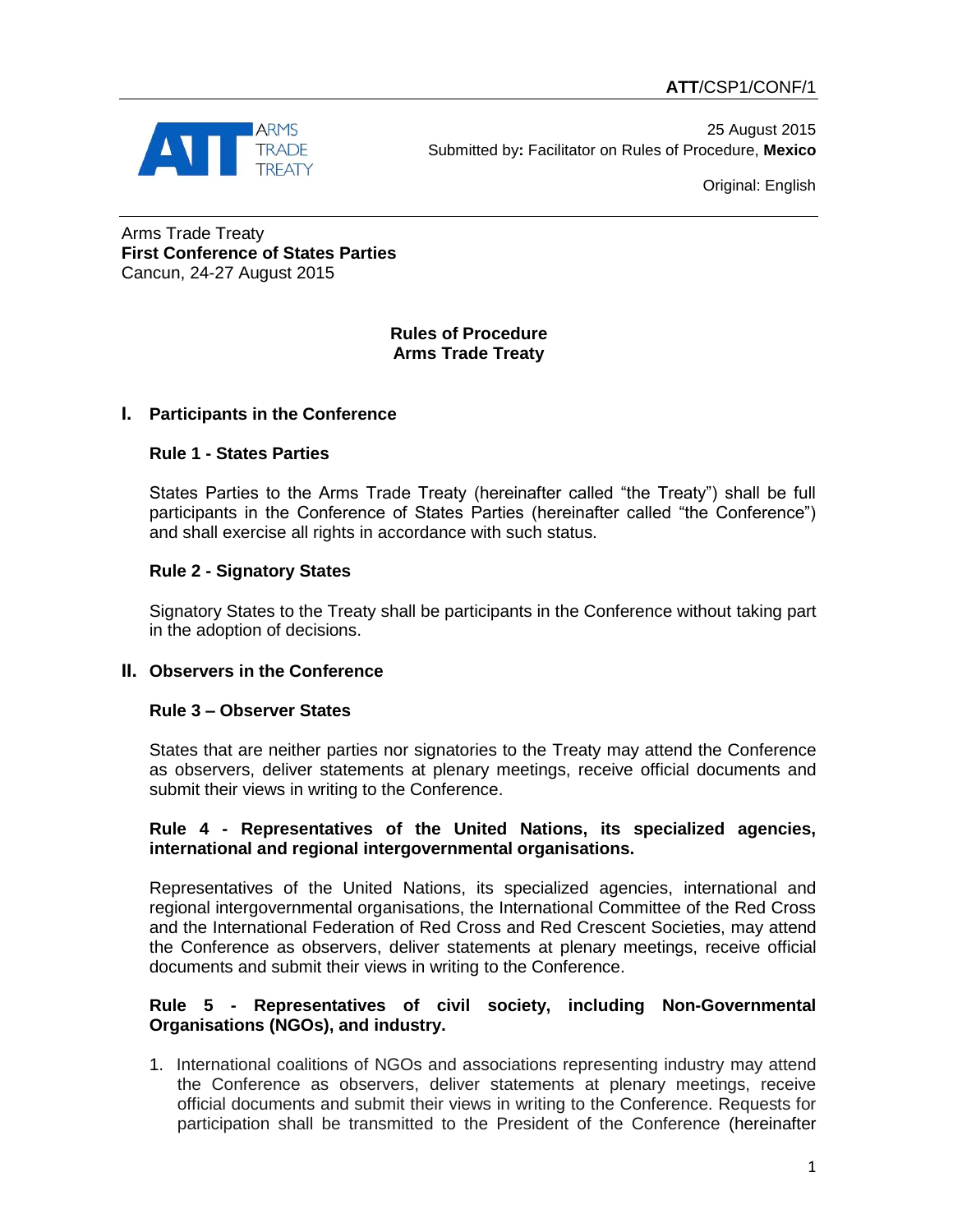called "The President") through the Secretariat at least 20 days prior the beginning of the session.

2. Representatives of civil society, including NGOs, and industry, may attend the Conference as observers, deliver statements at plenary meetings, receive official documents and submit their views in writing to the Conference. Requests for participation shall be transmitted to the President through the Secretariat at least 20 days prior the beginning of the session.

### **III. Representation at the Conference**

### **Rule 6 - Representation**

- 1. States Parties, signatory States and observer States shall be represented at the Conference by one Head of Delegation, who may be accompanied by as many alternates and advisers as may be required. The Head of Delegation may designate an alternate representative or an adviser to act in his/her capacity.
- 2. The United Nations, its specialized agencies, international and regional intergovernmental organisations, the International Committee of the Red Cross and the International Federation of Red Cross and Red Crescent Societies, international coalitions of NGOs and associations representing industry, civil society, including NGOs, and industry, shall designate representatives to act on their behalf.

### **Rule 7 - Submission of delegation information**

- 1. The composition of delegations of States Parties specifying the names of representatives, alternate representatives and advisers, shall be submitted to the Secretariat of the Conference via Note Verbale no less than ten days before the opening of the session of the Conference if the agenda of a session does not include a proposal for amending the Treaty. Any change in the composition of delegations shall be submitted without delay to the Secretariat.
- 2. The composition of delegations of signatory States, observer States, the United Nations and its specialized agencies, international and regional intergovernmental organisations, the International Committee of the Red Cross and the International Federation of Red Cross and Red Crescent Societies specifying the names of representatives, alternate representatives and advisers, shall be submitted to the Secretariat of the Conference via Note Verbale no less than ten days before the opening of the session of the Conference. Any change in the composition of delegations shall be submitted without delay to the Secretariat.
- 3. Observers who requested to participate in accordance with Rule 5 shall submit to the Secretariat via formal letter a list of names and positions of their representatives no less than ten days before the opening of the Conference**.**
- 4. Any objection by a State Party against the representation of a delegation of a State Party, signatory State or observer at an ordinary session or extraordinary meeting shall be presented to the President within 48 hours of the opening of the session or extraordinary meeting of the Conference. The objection shall thereafter be referred to the Conference for a procedural decision.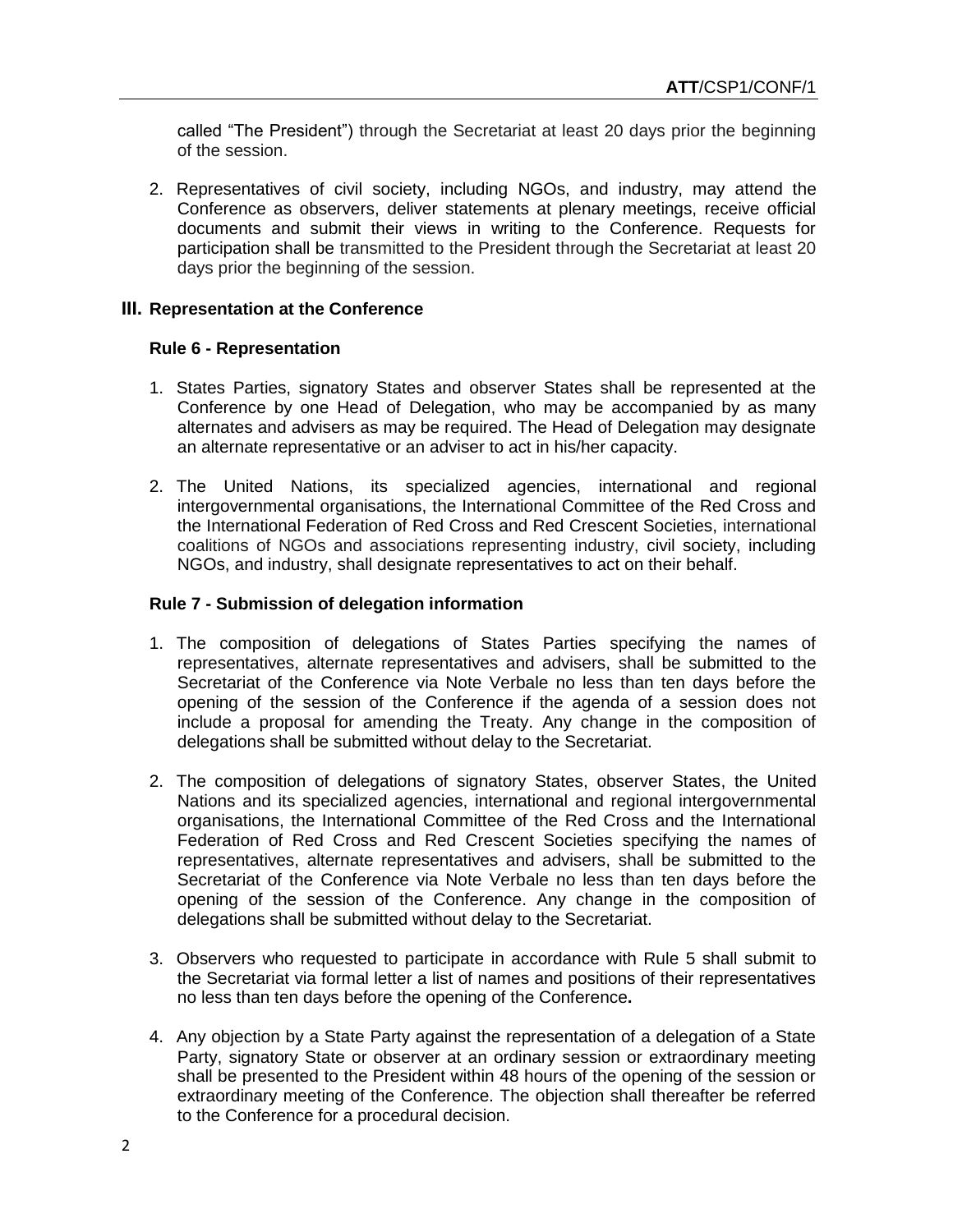5. Any representative, to whose participation a State Party has made objections, shall be seated provisionally and exercise the rights according to its status until the Conference has given its decision.

## **Rule 8 - Submission of Credentials**

- 1. When a proposal for amending the Treaty is included in the agenda of a session, representatives of States Parties shall submit to the Secretariat of the Conference credentials with the composition of delegations, the names of the Heads of Delegation, as well as the names of alternate representatives and advisers. Credentials shall be submitted no less than ten days before the opening of the Conference and shall be issued either by the Head of State or Government or by the Minister of Foreign Affairs or any other authority acting on their behalf.
- 2. A Credentials Committee shall be appointed at the beginning of a Conference for which a proposal to amend the Treaty is included in the agenda of a session. The Credentials Committee shall consist of five members to be appointed by the Conference on the proposal of the President. The Committee shall elect its own officers. It shall examine the credentials of representatives of States Parties and report to the Conference without delay.
- 3. Any representative to whose participation a State Party has made objections shall be seated provisionally with the same rights as other representatives until the Credentials Committee has reported and the Conference has given its decision.

#### **IV. Officers of the Conference**

#### **Rule 9 - President and elected officers**

- 1. Before the end of each ordinary session, the Conference shall elect a President and four vice-Presidents for the following session of the Conference from among the representatives of participating States Parties.
- 2. The President and vice-Presidents shall commence their terms of office at the closure of the session in which they were elected and shall serve until their successors are elected at the end of the next ordinary session of the Conference. The President and vice-Presidents shall preside over any intervening extraordinary meeting of the Conference during their term.
- 3. The Conference may also elect such other officers as it deems necessary for the performance of its functions, including officers of any subsidiary body established pursuant to Article 17 paragraph 4 (f) of the Treaty from among the representatives of participating States Parties**.**
- 4. In addition to exercising the powers conferred upon him/her elsewhere by the present rules, the President shall preside at the plenary meetings of the Conference, declare the opening and closing of each such meeting, direct the discussions, ensure observance of the present rules, accord the right to speak, put questions to a vote and announce decisions. The President shall, subject to the present rules, have complete control of the proceedings and over the maintenance of order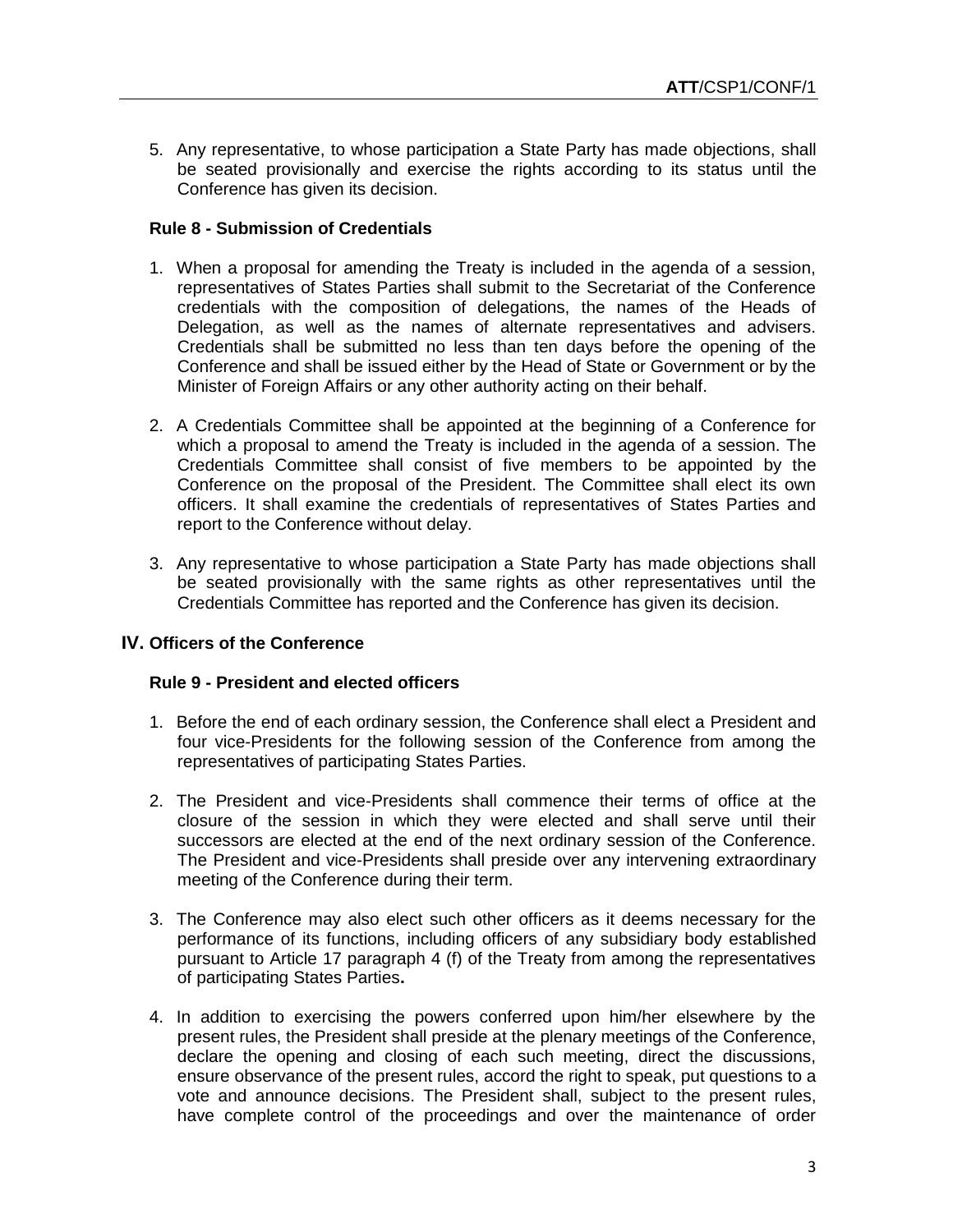thereat. The President may also propose to the Conference the adjournment or the closure of a debate, and the suspension or the adjournment of a meeting.

- 5. The President, in the exercise of his/her functions, remains under the authority of the Conference and shall observe the present rules.
- 6. The President may designate one of the four elected vice-Presidents to act on his/her behalf during the sessions. A vice-President acting as President shall have the same powers and duties as the President.
- 7. Notwithstanding Rule 9.2, if the President is unable to continue his or her functions, a new President shall be elected by the Conference for the remaining term of office of the President.

#### **V. Secretary of the Conference of the States Parties**

#### **Rule 10 - Secretary of the Conference of the States Parties**

The Head of the Secretariat of the Treaty shall be the Secretary of the Conference (hereinafter called "the Secretary") and shall act in this capacity at all sessions of the Conference and its subsidiary bodies. The Secretary shall be responsible for making all the necessary arrangements in connection with the ordinary and extraordinary sessions and, generally, perform all other work that the Conference may require, in accordance with Article 18 paragraph 3 (d) of the Treaty. The Secretary may designate a member of his/her staff to represent him/her at any such sessions.

#### **VI. Sessions of the Conference of States Parties**

#### **Rule 11 - Date and venue of sessions**

- 1. The Conference shall meet annually unless decided otherwise by the Conference. At each ordinary session, the Conference shall decide on the date and the duration of the next ordinary session.
- 2. The venue for each ordinary session shall be decided by the Conference at its preceding ordinary session, taking into consideration the importance of promoting the universalization of the Treaty. In the absence of a decision by States Parties on the venue of the next ordinary session of the Conference, it shall be held at the seat of the Secretariat.
- 3. A State Party wishing to host an ordinary session of the Conference shall submit an offer to the Secretariat no later than 45 days prior to the decision being taken to allow time for the Secretariat to prepare a financial report on the implications of hosting such an ordinary session of Conference. This report shall be submitted for the consideration of States Parties before the beginning of the session of the Conference where a decision will be taken on hosting the next ordinary session.

# **Rule 12 - Notification of sessions**

The Secretariat shall notify all States Parties, signatory States and the Secretary-General of the United Nations in his/her capacity as depositary of the Treaty, at least 90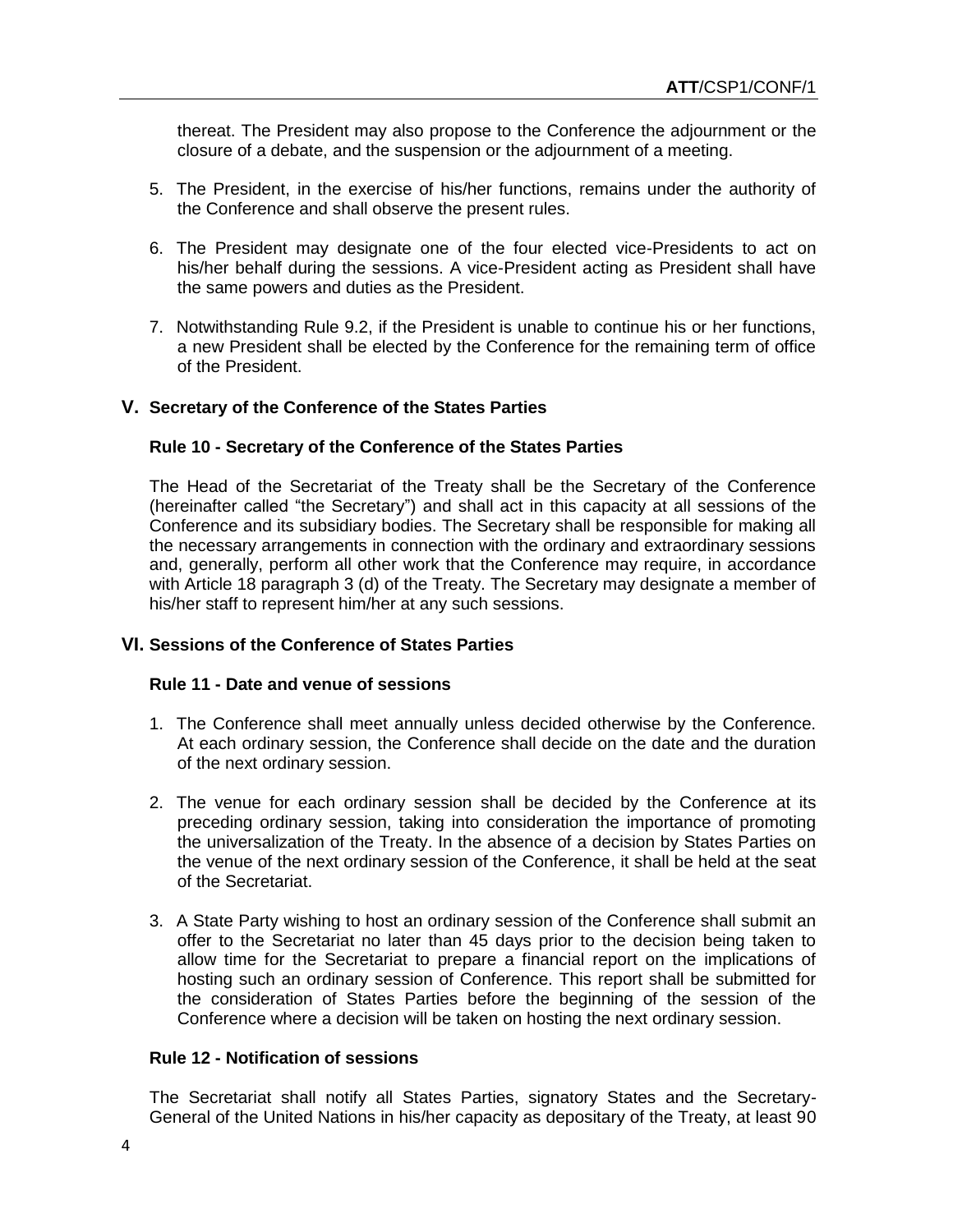days in advance of each ordinary session and at least 30 days in advance of each extraordinary meeting, specifying the dates and venue. The Secretariat shall make the above-mentioned information publicly available.

# **Rule 13 - Public and private meetings**

The plenary meetings of the Conference shall be public unless the Conference decides otherwise at the request of a State Party. Public sessions shall be open to the attendance by States Parties, signatory States, and observers to the Conference pursuant to Rules 3, 4 and 5 of the present Rules.

# **Rule 14 - Extraordinary meetings**

- 1. Extraordinary meetings of the Conference may be convened in accordance with Article 17 paragraph 5 of the Treaty.
- 2. A State Party requesting to convene an extraordinary meeting shall submit such a request to the Secretariat at least 45 days in advance of the proposed date. The requesting State Party may also suggest a venue for the extraordinary meeting. If, within 15 days of the request being circulated to them by the Secretariat, two-thirds of the States Parties support the proposal, the Secretariat shall convene the extraordinary meeting in accordance with Rule 12.
- 3. Extraordinary meetings shall take place at the seat of the Secretariat unless otherwise decided.

# **VII. Agenda**

# **Rule 15 - Preparation of the provisional agenda**

- 1. The provisional agenda for all ordinary sessions of the Conference shall be drawn up by the Secretariat in consultation with the President, on the basis of Article 17 paragraph 4 of the Treaty, and shall also include other items agreed upon by the Conference in previous sessions as well as items proposed by States Parties. Any item proposed for inclusion in the agenda by a State Party shall be accompanied by an explanatory memorandum containing, where relevant, references to basic documents. The provisional agenda shall be made publicly available by the Secretariat no later than 60 days in advance of the opening of the session.
- 2. The provisional agenda of an extraordinary meeting shall consist only of those items for which the States Parties have decided to convene the extraordinary meeting. States Parties requesting to hold such meetings shall indicate the purpose of the extraordinary meeting and shall include in the request an explanatory memorandum containing, where relevant, references to basic documents. The provisional agenda shall be made publicly available by the Secretariat no later than 30 days in advance of the opening of an extraordinary meeting.

# **Rule 16 - Additional items**

Any item of an important and urgent character, proposed by a State Party and which has not been placed on the provisional agenda, shall be referred to the Secretariat, which shall report promptly thereon to the Conference. Such items may be placed on the agenda if the Conference so decides at the beginning of the session.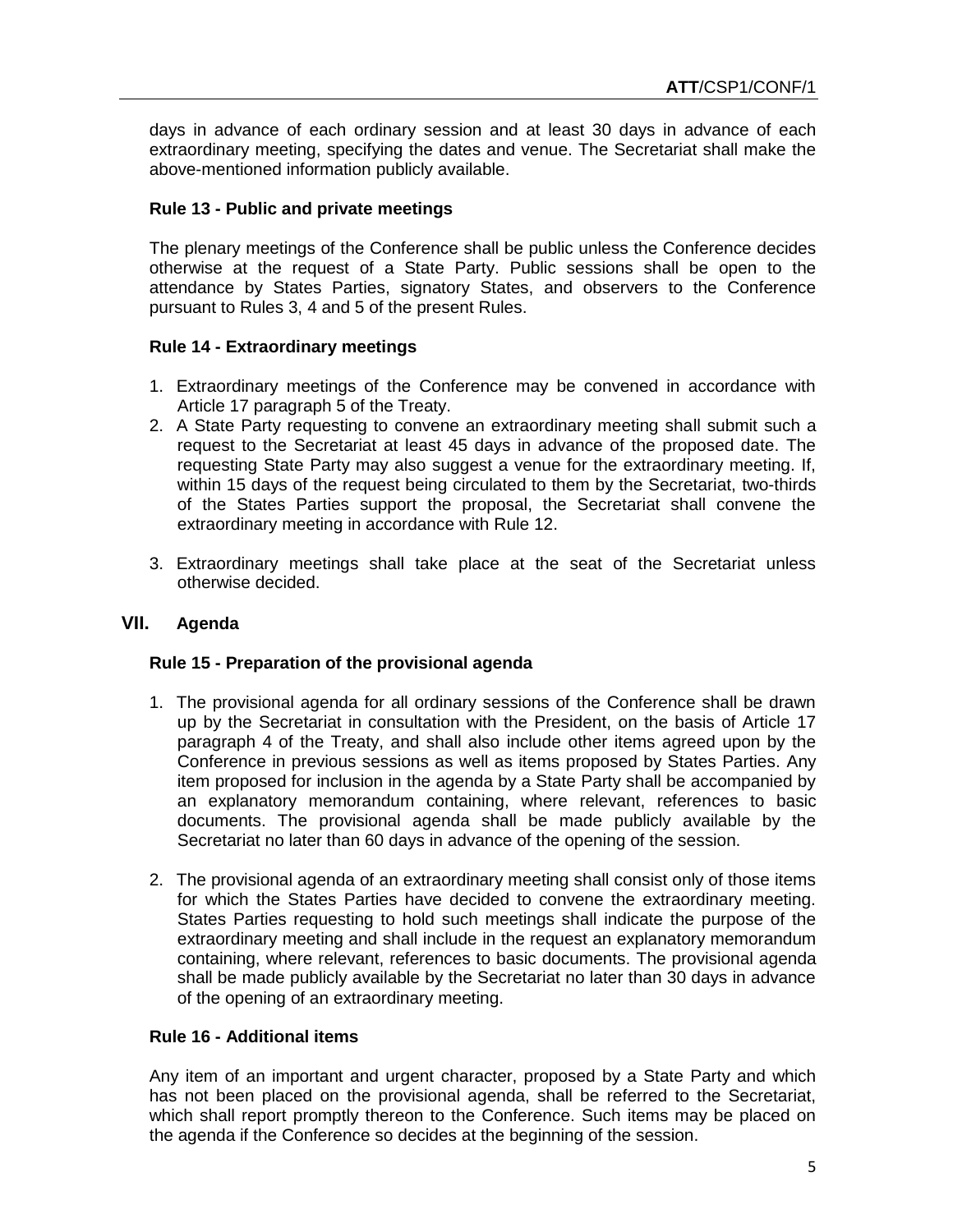# **Rule 17 - Approval of the agenda**

At each ordinary session, the provisional agenda and the additional items shall be submitted to the Conference for approval as soon as possible after the opening of the session.

### **VIII. Conduct of business**

### **Rule 18 - Seating**

The State Parties participating in the Conference shall be seated in English alphabetical order. Signatory States shall be seated in English alphabetical order after State Parties. Observer States shall be seated in English alphabetical order after States Parties and signatory States. Representatives of the United Nations, its specialised agencies, international and regional intergovernmental organisations, the International Committee of the Red Cross and the International Federation of Red Cross and Red Crescent Societies, shall be seated in English alphabetical order after representatives of observer States. International coalitions of NGOs and associations representing industry, civil society, including NGOs, and industry shall be seated following these.

### **Rule 19 - Quorum**

- 1. The President may declare a meeting of the Conference open and permit the debate to proceed when at least one third of the States Parties are present.
- 2. The presence of half of the States Parties shall be required for any substantive decision to be taken.
- 3. When a proposal for amending the Treaty is included in the agenda, the presence of two thirds of the States Parties shall be required for any decision to be taken with regard to those amendments.

### **Rule 20 - Statements**

- 1. No representative may address the Conference without having previously obtained the permission of the President. The President shall call upon speakers in the order in which they signify their desire to speak.
- 2. The Secretariat shall be in charge of drawing up a list of speakers. Unless otherwise decided by the President for each specific session, observers States shall be invited to speak only after the list of speakers of States Parties and signatory States has been exhausted and other observers may speak thereafter. When a statement is delivered on behalf of a group of States Parties and signatory States, this statement is pronounced in priority.
- 3. The debate shall be confined to the item before the Conference, and the President may call a speaker to order if his/her remarks are not relevant to the item under discussion. Speakers who continue to make remarks not relevant to the item under discussion shall have their speaking rights withdrawn for the duration of the debate.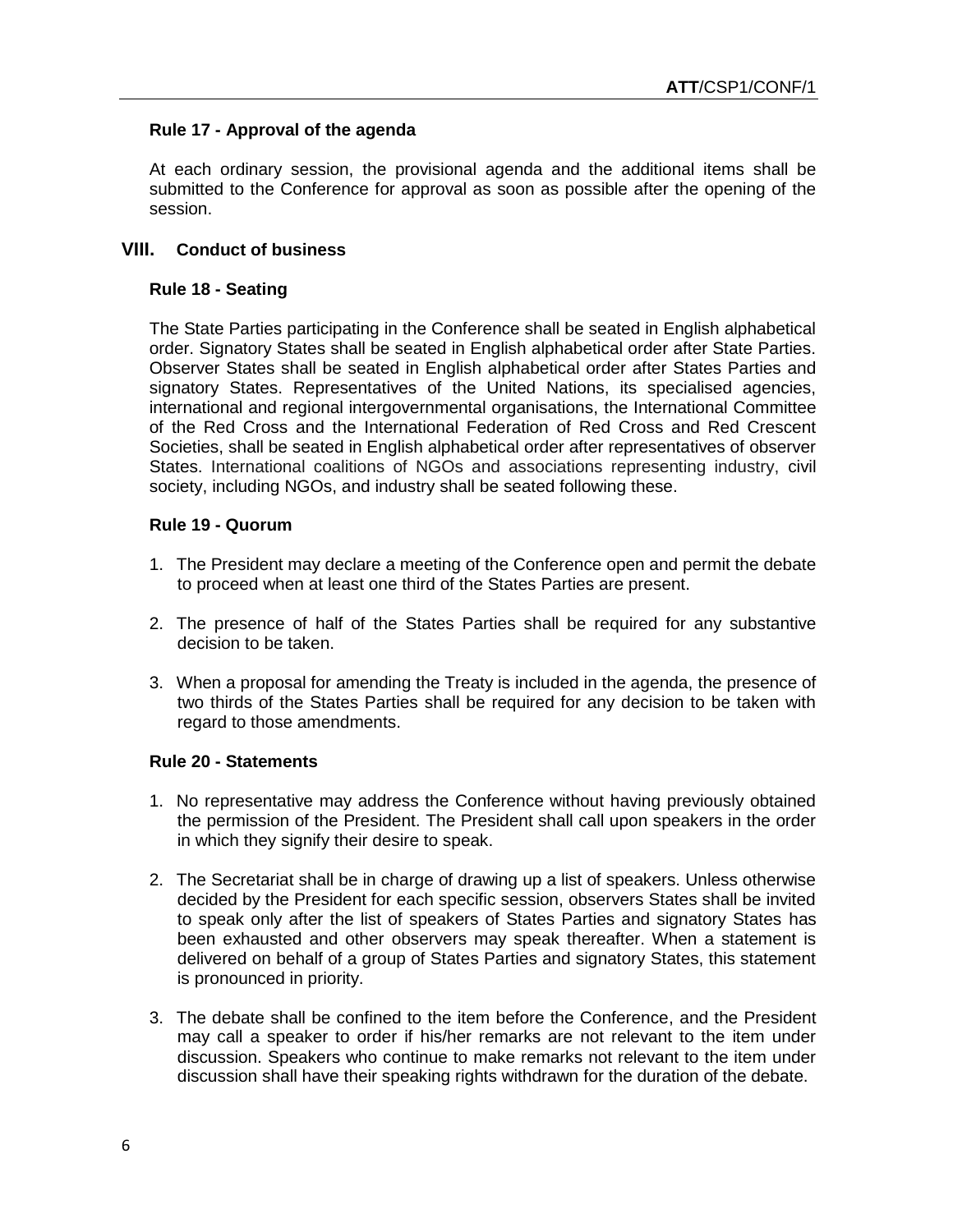- 4. The President may limit the time allowed to each speaker and the number of times each representative may speak on any question. When a limit has been set and a speaker exceeds the allotted time, the President shall call him/her to order without delay.
- 5. During the course of a debate, the President may announce the list of speakers and, with the consent of the Conference, declare the list closed.

# **Rule 21 - Statements by the Secretariat**

The Secretary of the Conference or any member of the Secretariat designated for that purpose may, at any time, but subject to Rule 20, make either oral or written statements concerning any item under consideration.

### **Rule 22 - Points of order**

During the discussion of any matter, States Parties or signatory States may at any time raise a point of order, which shall be immediately decided upon by the President in accordance with these rules. A State Party may appeal against the ruling of the President. The appeal shall be immediately put to the vote, and the President's ruling shall stand unless overruled by a majority of the States Parties present and voting. A State Party or signatory State may not, in raising a point of order, speak on the substance of the matter under discussion.

### **Rule 23 - Precedence**

Elected officers of subsidiary bodies may be accorded precedence for the purpose of presenting the conclusions arrived at by the body concerned.

# **Rule 24 - Right of reply**

- 1. The President shall accord the right of reply to any State representative who requests it. Any other State representative may be granted the opportunity to make a reply.
- 2. A State representative may make no more than two statements under this rule at a given meeting on any item. The first shall be limited to five minutes and the second to three minutes; representatives shall in any event be as brief as possible.

# **Rule 25 - Adjournment of debate**

States Parties may, at any time, request the adjournment of the debate on the item under discussion. In addition to the proposer of the motion, permission to speak on the motion shall be accorded only to two representatives in favour and to two opposing the adjournment, after which the motion shall be immediately put to a vote. The President may limit the time to be allowed to speakers under this rule.

### **Rule 26 - Closure of debate**

States Parties may, at any time, request the closure of the debate on the item under discussion, whether or not any other representative has signified his/her wish to speak. Permission to speak on the motion shall be accorded only to two States Parties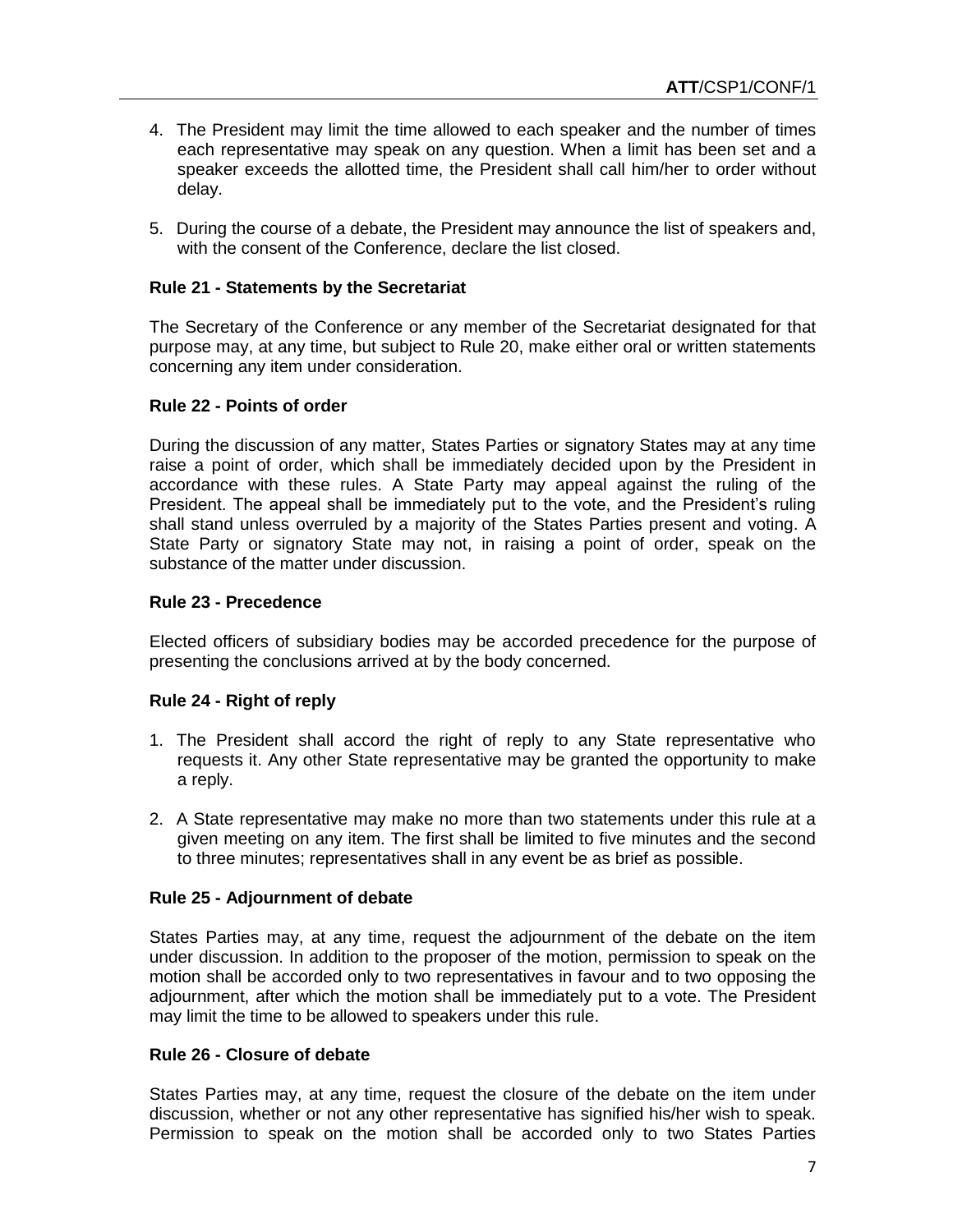opposing the closure, after which the motion shall be immediately put to a vote. The President may limit the time to be allowed to speakers under this rule.

### **Rule 27 - Suspension or adjournment of a meeting**

States Parties may, at any time, request the suspension or the adjournment of a meeting. No discussion on such motions shall be permitted, and they shall be immediately put to a vote.

### **Rule 28 - Order of motions**

The motions indicated below shall have precedence in the following order over all proposals or other motions before the meeting: (a) to suspend the meeting; (b) to adjourn the meeting; (c) to adjourn the debate on the item under discussion; (d) to close the debate on the item under discussion.

### **Rule 29 - Submission of proposals**

States Parties shall submit proposals in writing to the Secretary of the Conference, who shall circulate copies to all delegations. Unless the President decides otherwise, no substantive proposal shall be considered unless copies have been circulated 24 hours before the meeting.

### **Rule 30 - Withdrawal of proposals and motions**

A proposal or a motion may be withdrawn by its sponsor at any time before a decision on it has been taken. A proposal or a motion thus withdrawn may be reintroduced by any representative.

#### **Rule 31 - Decisions on competence**

Any motion calling for a decision on the competence of the Conference to discuss any matter or to adopt a proposal submitted to it shall be decided as a matter of procedure before the matter is discussed or a decision is taken on the proposal in question.

#### **Rule 32 - Reconsideration of proposals**

When a proposal has been adopted or rejected, it may not be reconsidered at the same session unless the Conference, by a two-thirds majority of the States Parties present and voting, so decides. Permission to speak on a motion to reconsider shall be accorded only to two speakers opposing reconsideration, after which the motion shall be immediately put to a vote.

#### **IX. Decision making**

#### **Rule 33 - Decisions on matters of substance**

1. The Conference shall make every effort to achieve consensus on matters of substance. In a last attempt to reach consensus, the President shall consider deferring action on that decision for a period up to 24 hours, provided that a decision can be reached before the end of the current session of the Conference.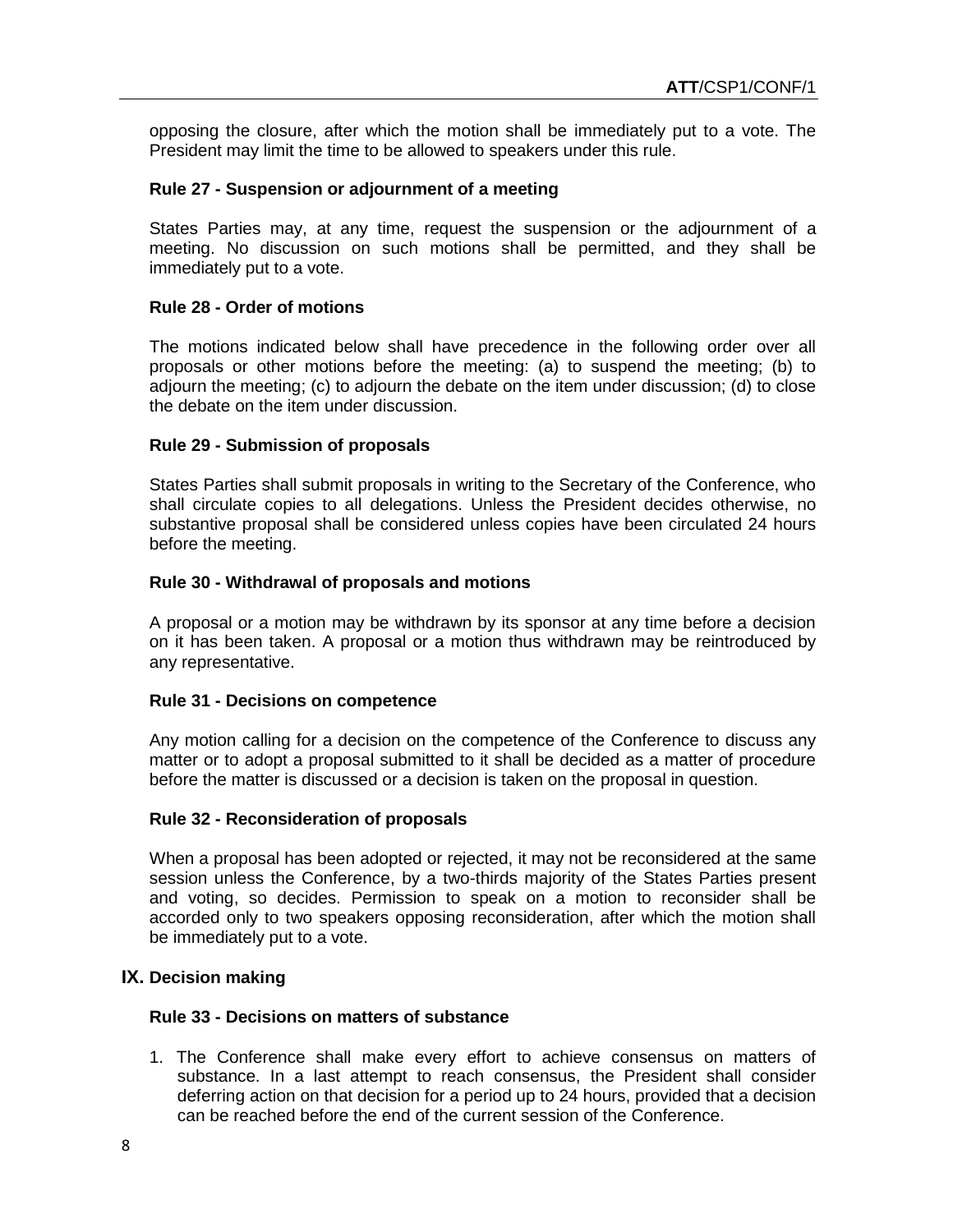2. If all efforts to reach consensus have been exhausted, the Conference shall take the decision by a two-thirds majority of the States Parties present and voting.

### **Rule 34 - Decisions on matters of procedure**

- 1. The Conference shall make every effort to reach consensus on matters of procedure.
- 2. If all efforts to reach consensus have been exhausted, the Conference shall take the decision by a simple majority of the States Parties present and voting.
- 3. If the question arises as to whether a matter is one of procedure or of substance, the President of the Conference shall rule on the question. An appeal against this ruling shall be put to a vote immediately, and the President's ruling shall stand unless overruled by a simple majority of the States Parties present and voting.
- 4. If a vote requiring a simple majority is evenly divided, the proposal shall be regarded as rejected.

#### **Rule 35 – Decision making on matters with financial implications**

- 1. The Conference of States Parties shall adopt financial rules for itself as well as governing the funding of any subsidiary bodies it may establish, as well as financial provisions governing the functioning of the Secretariat. At each ordinary session, it shall adopt a budget for the financial period until the next ordinary session.
- 2. Before the Conference takes a decision that the President deems to have significant financial implications, the Secretariat shall circulate a report on such implications, prepared in accordance with the financial rules adopted by the Conference, for the consideration of States Parties before the decision is submitted for adoption by the Conference.
- 3. The Conference shall make every effort to achieve consensus on matters with financial implications. In a last attempt to reach consensus, the President shall consider deferring action on that decision for a period up to 24 hours, provided that a decision can be reached before the end of the current session of the Conference.
- 4. If all efforts to reach consensus have been exhausted, the Conference shall take the decision by a two-thirds majority of the States Parties present and voting.

#### **Rule 36 - Voting rights**

- 1. Each State Party shall have one vote.
- 2. For the purpose of the present rules, the phrase "States Parties present and voting" means States Parties present and casting an affirmative or negative vote. States Parties that abstain from the vote shall be considered as not voting.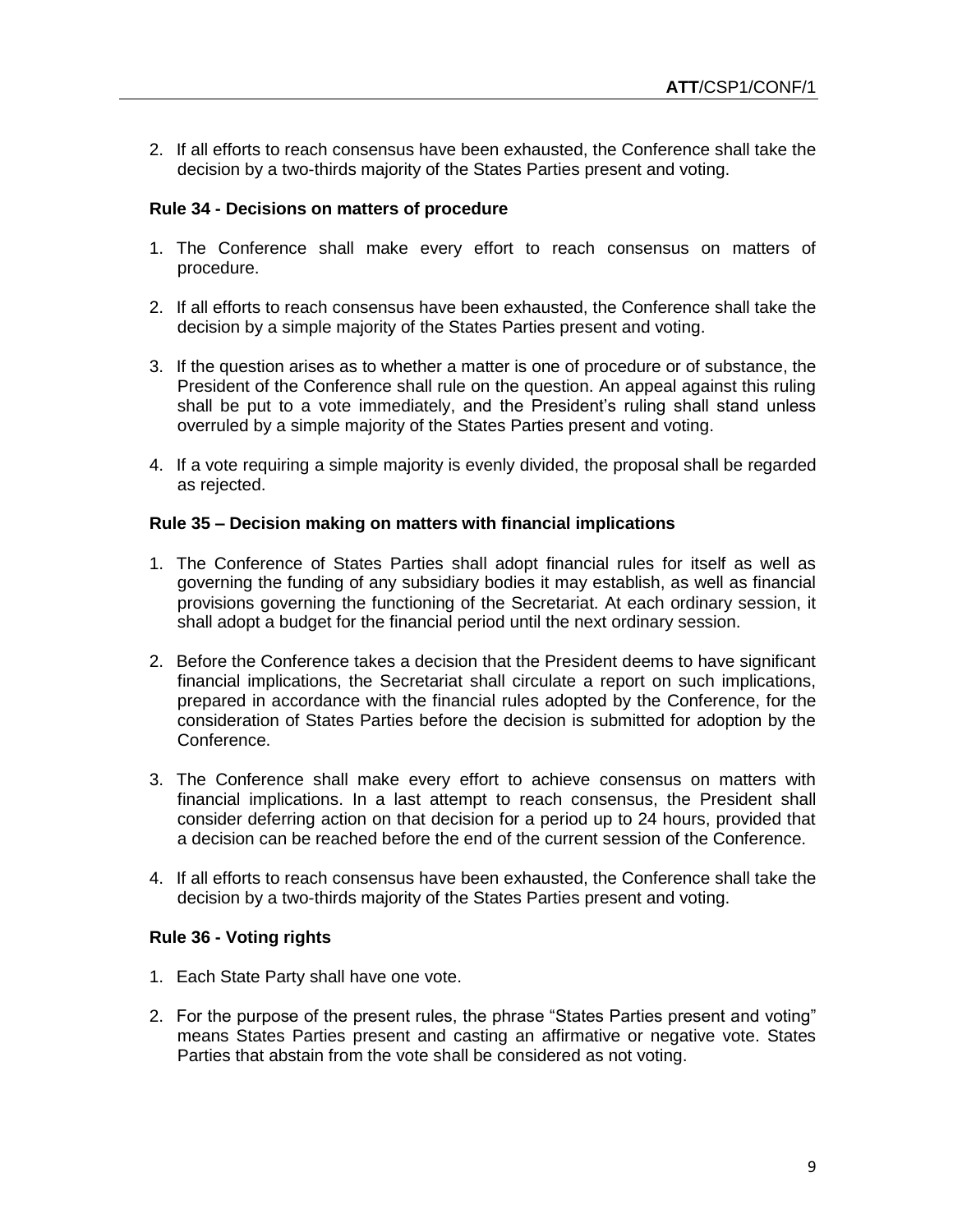### **Rule 37 - Methods of voting**

- 1. The normal method of voting shall be by show of hands. Any State Party may request a roll-call, which shall then be taken in the English alphabetical order of the names of the States Parties, beginning with the State Party whose name is drawn by lot by the President. The name of each State Party shall be called in all roll-calls, and its representative shall reply "yes", "no" or "abstention". The result of the vote shall be inserted in the record of the session.
- 2. The Conference may decide to vote on matters of substance by secret ballot. The decision on whether or not a vote is by secret ballot shall be taken by a simple majority of States Parties present and voting.
- 3. When possible, the Conference may vote by mechanical means. A non–recorded vote shall replace a vote by show of hands and a recorded vote shall replace a roll call.

### **Rule 38 - Conduct during voting**

After the President has announced the commencement of a vote, the voting shall not be interrupted until the result has been announced, except on a point of order in connection with the actual conduct of the voting.

### **Rule 39 - Explanation of vote**

Representatives of States Parties may make brief statements consisting solely of explanations of their votes before the voting has commenced or after the voting has been completed. The representative of a State Party sponsoring a proposal or motion shall not speak in explanation of vote thereon, except if it has been amended. The President may limit the time to be allowed for such explanations.

# **Rule 40 – Elections of Officers**

- 1. Elections shall be held by secret ballot, unless the Conference decides otherwise, in an election where the number of candidates does not exceed the number of elective places to be filled.
- 2. If, when only one elective place is to be filled, no candidate obtains the majority required in the first ballot, a second ballot shall be taken, confined to the two candidates that have obtained the largest number of votes. If in the second ballot the votes are equally divided, the President shall decide between the candidates by drawing lots.
- 3. In the case of a tie in the first ballot among the candidates obtaining the second largest number of votes, a special ballot shall be held among such candidates for the purpose of reducing their number to two; similarly, in the case of a tie among three or more candidates obtaining the largest number of votes, a special ballot shall be held; if a tie again results in the special ballot, the President shall eliminate one candidate by drawing lots and thereafter another ballot shall be held in accordance with paragraph 2.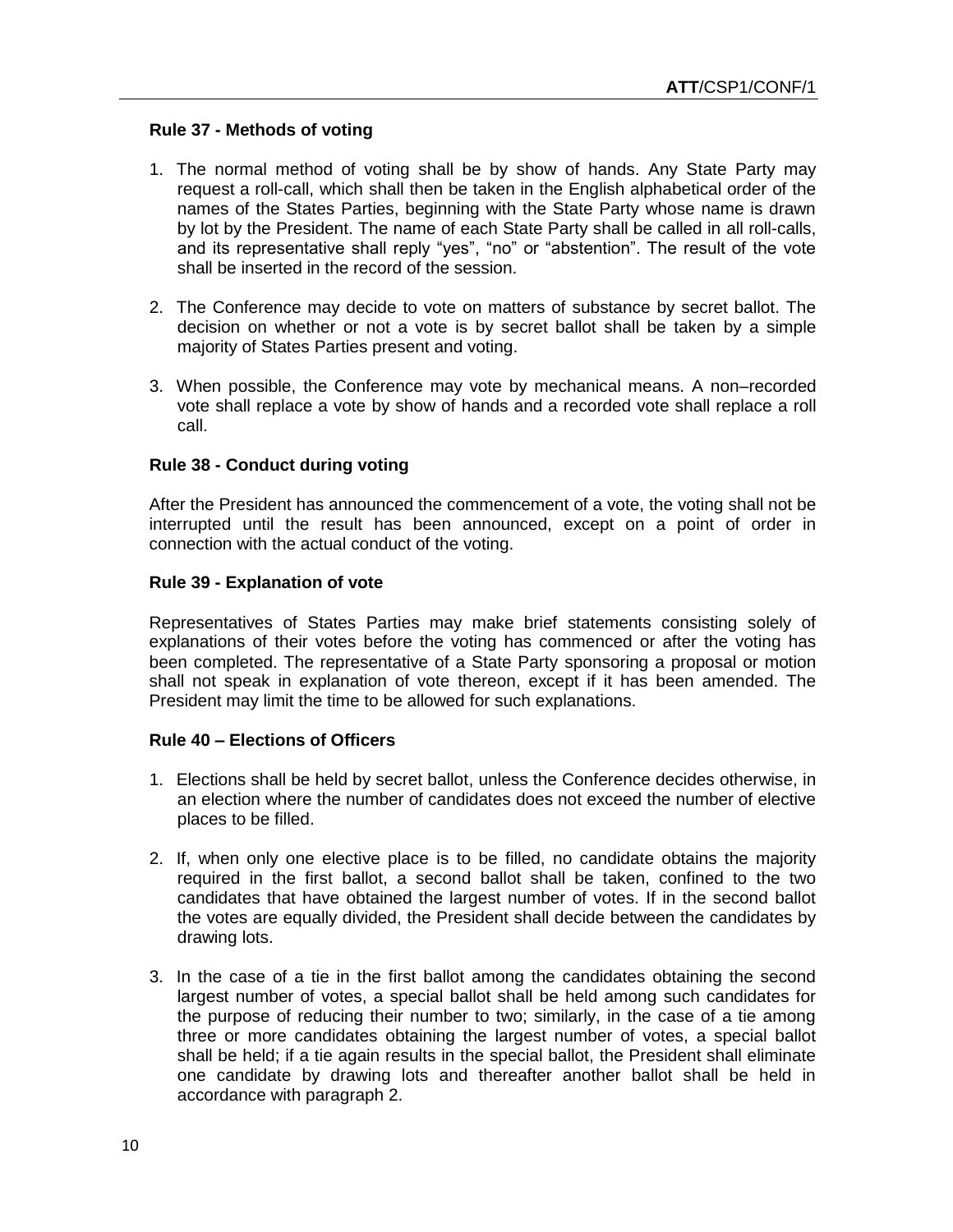- 4. When two or more elective places are to be filled at one time under the same conditions, those candidates, in a number not exceeding the number of such places, obtaining in the first ballot the majority required and the largest number of votes, shall be elected.
- 5. If the number of candidates obtaining such majority is less than the number of places to be filled, additional ballots shall be held to fill the remaining places, provided that, if only one place remains to be filled, the procedures in paragraph 2 shall be applied. The ballot shall be restricted to the unsuccessful candidates having obtained the largest number of votes in the previous ballot, but not exceeding twice the number of places remaining to be filled. However, in the case of a tie between a greater number of unsuccessful candidates a special ballot shall be held for the purpose of reducing the number of candidates to the required number; if a tie again results among more than the required number of candidates, the President shall reduce their number to that required by drawing lots.
- 6. If such a restricted ballot is inconclusive, the President shall decide among the candidates by drawing lots.

# **Rule 41 - Intersessional decision-making**

- 1. If matters arise intersessionally relating to the administration of activities already decided by the Conference and where the postponement to the next ordinary session of the Conference of a decision on the matter could lead to negative financial consequences or losses of efficiency, the President may submit a decision for adoption via silence procedure.
- 2. The Conference, on the proposal of the President, may agree that a decision on a matter of procedure intended for adoption at the Conference of States Parties may be finalized through intersessional decision via silence procedure.
- 3. When a decision is submitted for adoption via silence procedure, the President will set a deadline of no less than 20 days for States Parties to consider it and will circulate all relevant information through the Secretariat. As soon as the deadline has expired, the President will inform States Parties if a decision has been adopted. If the silence procedure has been broken, the President will immediately inform States Parties and the matter shall be deferred for consideration by the Conference at its following ordinary session.

# **X. Subsidiary bodies**

#### **Rule 42- Subsidiary bodies**

- 1. The Conference may establish subsidiary bodies, in accordance with Article 17 paragraph 4 (f) of the Treaty, including but not limited to, standing committees, subcommittees or working groups.
- 2. The Conference shall determine the matters to be considered by each subsidiary body, including its mandate, officers, composition, size, duration and budgetary issues and may authorize the President to make appropriate adjustments in the allocation of work. The Conference shall decide or authorize the subsidiary body to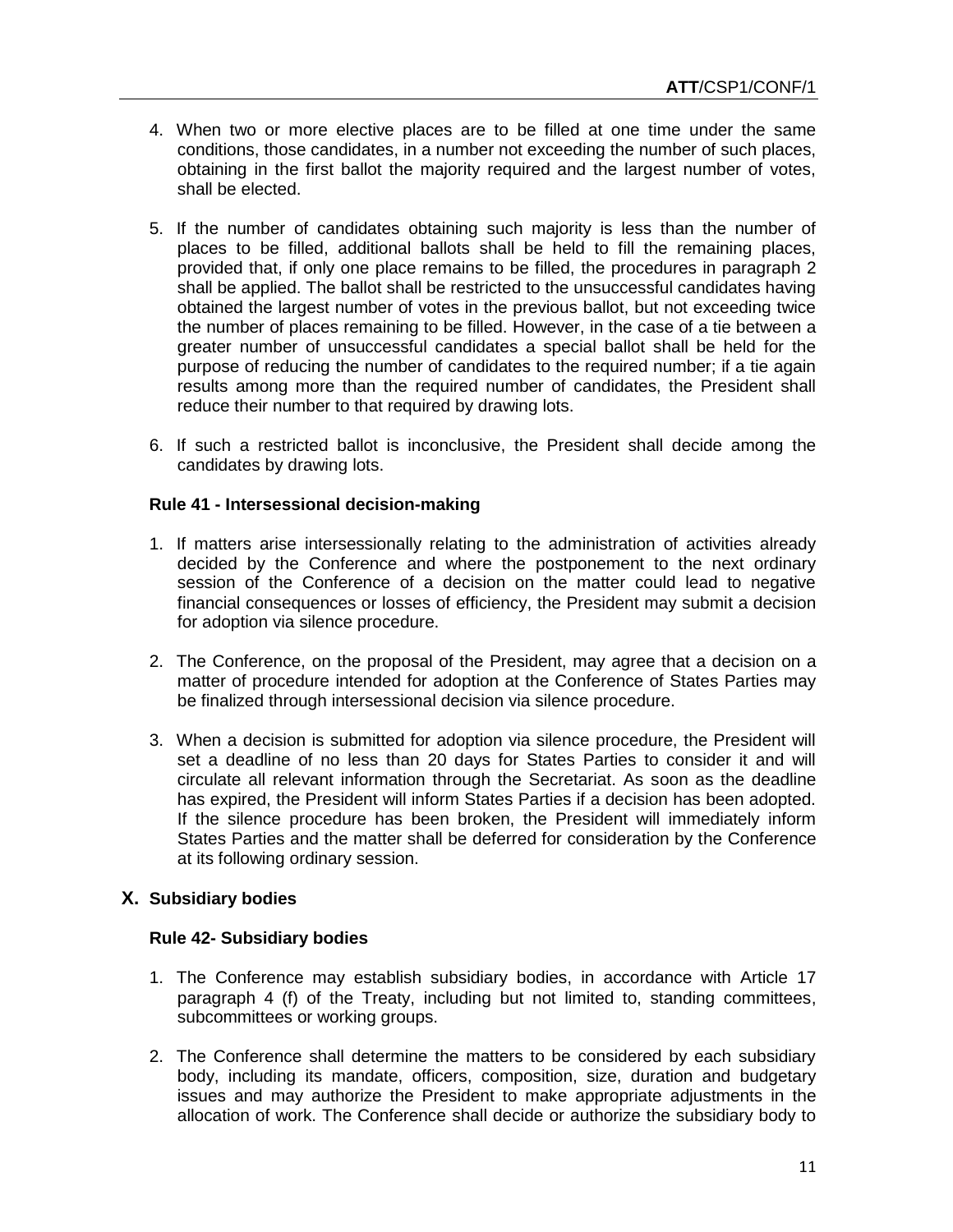decide whether its meetings are public or private. The subsidiary body may invite experts to attend private sessions.

3. The subsidiary bodies shall report back to the Conference, unless the Conference decides otherwise.

## **Rule 43 - Applicability of the Rules of Procedure to subsidiary bodies**

These Rules of Procedure shall apply, where relevant, to subsidiary bodies of the Conference, unless the Conference decides otherwise.

#### **XI. Amendments to or suspension of the Rules of Procedure**

#### **Rule 44- Amendments to the Rules of Procedure**

- 1. Proposals to amend these present Rules of Procedure shall be submitted by States Parties in writing to the Secretariat, which shall circulate the proposal to all States Parties and signatory States not less than 90 days before the next meeting of the Conference at which amendments may be considered.
- 2. Amendments to the present Rules of Procedure shall be decided by States Parties by consensus.

#### **Rule 45 - Method of suspension of the Rules of Procedure**

Any of the present Rules of Procedure may be suspended for a defined period of time by a decision of the Conference taken in accordance with Rule 33.

### **XII. Languages and records**

#### **Rule 46 – Official languages of the Conference**

Arabic, English, French, Spanish, Chinese and Russian shall be the official languages of the Conference.

#### **Rule 47 - Interpretation**

1. During formal meetings of the Conference, interpretation services shall be limited to those official languages of the Conference that are official languages of a State Party.

Signatory States or observer States contributing a participation fee towards the cost of the Conference, may request that interpretation services are provided for an additional official language of the Conference. This request shall be made no less than ten days before the beginning of the concerned meeting.

2. A representative may speak in a language other than an official language of the Conference if the delegation concerned provides interpretation from that language into an official language of the Conference. Interpretation into the other languages of the Conference by interpreters of the Secretariat may be based on the interpretation given in the first such language.